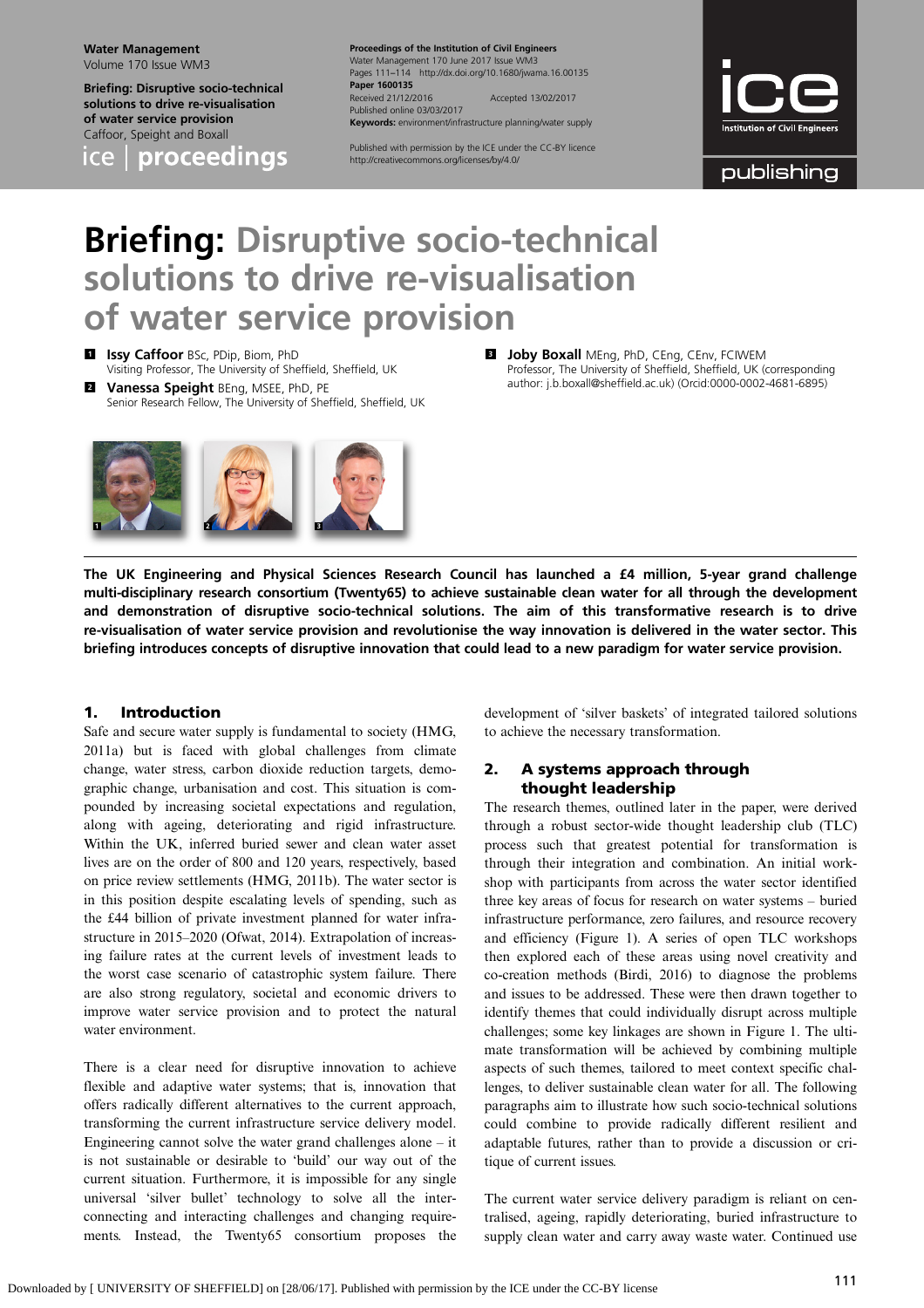Briefing: Disruptive socio-technical solutions to drive re-visualisation of water service provision Caffoor, Speight and Boxall

<span id="page-1-0"></span>

Figure 1. Mapping from key challenge areas to selected socio-technical themes

of this infrastructure requires either a revolution in sensing to provide comprehensive information about the system at all times, or a reduction in reliance on pipe infrastructure by providing services in an alternate form. Advances in autonomous robotics offer the potential to transform management by mapping and assessment of buried infrastructure using pervasive sensing, such that highly cost-effective asset rehabilitation techniques can be applied just in time. Further, if such performance data are always available, there is the potential to leverage value across infrastructure by opening the capacity of water infrastructure to help meet the distributed energy storage challenges as we move towards distributed renewables. Likewise, if transformations in the scale, scope, robustness and reliability of water treatment made it possible to treat water to the necessary quality at its point of use, the buried infrastructure could be allowed to carry a lower quality of water and its deterioration would become less significant. In conjunction with this new treatment paradigm, local low-volume sources from green infrastructure such as sustainable urban drainage and rainwater harvesting could be utilised to deliver multiple benefits across surface water management and water supply, transforming their value and uptake.

Although 100% compliance with regulations is the current goal of the water industry, this has not been achieved. The management of buried infrastructure plays a significant role in meeting compliance objectives. Consideration of disruptive infrastructure designs, such as the multiple benefits of sustainable drainage installations for both surface water management and as water supply sources, could offer a way to boost compliance with the appropriate monitoring and quality assurance and robust and reliable decentralised treatment. As standards to protect human health and the environment become stricter, the water industry will need pollutant data from catchments in real-time to optimise treatment in terms of both cost and effectiveness. Furthermore, increased involvement of individuals throughout the water cycle could offer non-technical solutions to pressing problems. For example, if people did not pour fats, oils and greases down their drains, solutions for fat, oil and grease removal in sewers would no longer be required.

The water industry is beginning to view waste products as a resource, particularly for energy and nutrient recovery. The linkage between water and energy infrastructure is natural given they are systems with nearly identical urban footprints and, in the future, these could be more intricately linked, providing localised energy storage, heat transfer and recovery, and energy generation. Initial estimates of the potential energy (10–20 GWh/d, based on a few tens of centimetres recovered for each  $1 \text{ m}^3$  water/wastewater) and heat recovery (30–80 GWh/d, based on 25–50% heat recovery, assuming a 9 MW recovery rate from 79500PE) [\(Abdel-Aal, 2016\)](#page-3-0) in UK urban water systems are of the same order as the UK's daily electricity variation (200 GWh/d). The recovery of nutrients, precious metals and related materials from wastewater has begun to take place, but new treatment technologies will be required to make the extraction of resources easier, cheaper and more sustainable. A change in attitude from the public will also be required.

To enable collaborative, long-term, responsible innovation, which is currently lacking but is essential for success in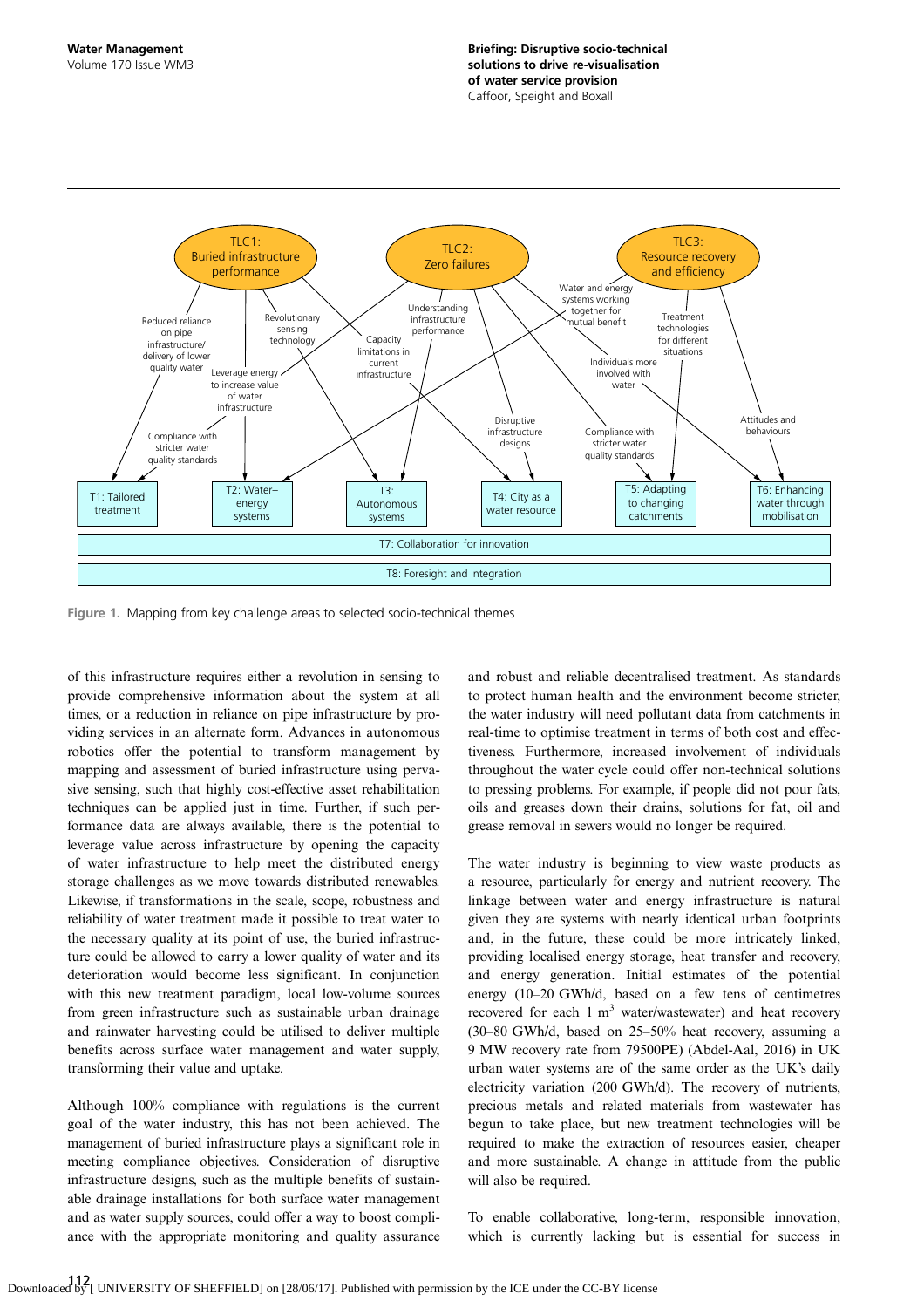Briefing: Disruptive socio-technical solutions to drive re-visualisation of water service provision Caffoor, Speight and Boxall

transforming water systems, several supporting elements need to be in place. An understanding of the barriers to collaboration and how they can be overcome by the sector as a whole is essential, as is foresight in thinking about the possible future threats and performance criteria for water systems. To provide the support for these sector-wide activities, the Water Innovation Hub is a critical part of the transformation of water systems. Activities run by the hub include workshops, an annual conference and the development of a shared roadmap as a blueprint for further research to be pursued by TLC members and the wider water research community.

## 3. Research themes

A series of sector-endorsed themes emerged from the systems thinking and co-creation of the TLC workshops. The themes are evidence of what is possible through creative transformative approaches and how they – when designed and implemented taking a systems approach as described previously – could collectively deliver robust, reliable and sustainable solutions for water service provision in the long term. It is not suggested that these themes provide definitive solutions or are an exhaustive list of what is required, but rather that they are leading examples of components of what is needed for the necessary transformative change. For each theme, the underpinning disruptive premise is presented.

## 3.1 Demand-based technologies for tailored treatment

This theme asks whether game-changing treatment tailored for specific demands could provide more sustainable alternatives to the current centralised paradigms. Feasibility studies will explore physical, chemical and biological options. Initial work is yielding promising results for low-head graphene oxide membranes.

## 3.2 Synergistic water*–*energy systems to minimise carbon dioxide emissions

This theme proposes that realising the distributed latent capacity in water systems could play a significant role in meeting energy storage and generation challenges as we move towards decentralised renewable sources.

## 3.3 Robotic autonomous systems for water infrastructure

The aim of this theme is to develop micro-machine technology suitable for deployment in buried pipe infrastructure for the purposes of perpetual mapping and inspection. The vision is that human intervention will become unnecessary as it is replaced by pervasive autonomous systems that will facilitate asset rehabilitation at the right time when the rehabilitation costs and operation risks are minimal. Research in this area is resulting in novel sensing solutions for detection of loss of pipe support/void formation from within the pipe.

#### 3.4 The city as a water resource

This theme will challenge traditional silos by generating evidence of the multiple benefits of integrated urban water management and reuse at multiple scales. A major innovation to be enabled is the change in management/governance structures required to underpin the implementation of cost-effective multi-function systems.

#### 3.5 Adapting to changing catchments

This theme seeks to understand treatment requirements to ensure reliable drinking water quality as source water quality changes due to extreme weather and longer-term environmental change. The theme is seeking to develop treatability measures and functional relationships based on real-time continuous monitoring sensors and through integration with catchment hydrology models.

#### 3.6 Enhancing water services through mobilisation

This theme looks at how and why collective working can effectively mobilise change. The theme will study and develop suitable mobilisation initiatives to engage people/stakeholders in taking action so that collective water services can be delivered more efficiently and/or with reduced environmental impact.

#### 3.7 Collaboration for innovation

This theme will seek to radically improve collaboration across each stage of the innovation process. The research will identify the factors influencing the effectiveness of collaboration between all stakeholders within the innovation process, and develop, test and implement a new practical model for the UK water sector to guide collaborations in the innovation process. The toolset 'Clear Ideas' has been adapted for the water sector and used effectively by the authors and others for the generation and delivery of creative innovation.

## 3.8 Foresight and integration

This theme will aim to understand and forecast changes in environmental and anthropogenic activities. The research will develop perspectives of water futures and tools that, by addressing longterm drivers and pressures, will provide assessment methods to help navigate water futures and stress test 'silver baskets' of solutions. Rather than adding to the plethora of future scenarios, the aim is to deliver concepts to progress towards route maps.

## 4. Summary

The consortium has initiated core activity and the hub structure and functions are now well founded. The consortium is thus now looking to expand and grow its reach, with spinoff activities starting to progress. If you would like to learn more or get involved, please visit [http://www.twenty65.ac.uk.](http://www.twenty65.ac.uk) The first annual conference, aimed at bringing academia, water companies, supply chain, regulators and all water stakeholders together to interact and debate the grand challenges facing UK water will be held on 4–5 April 2017.